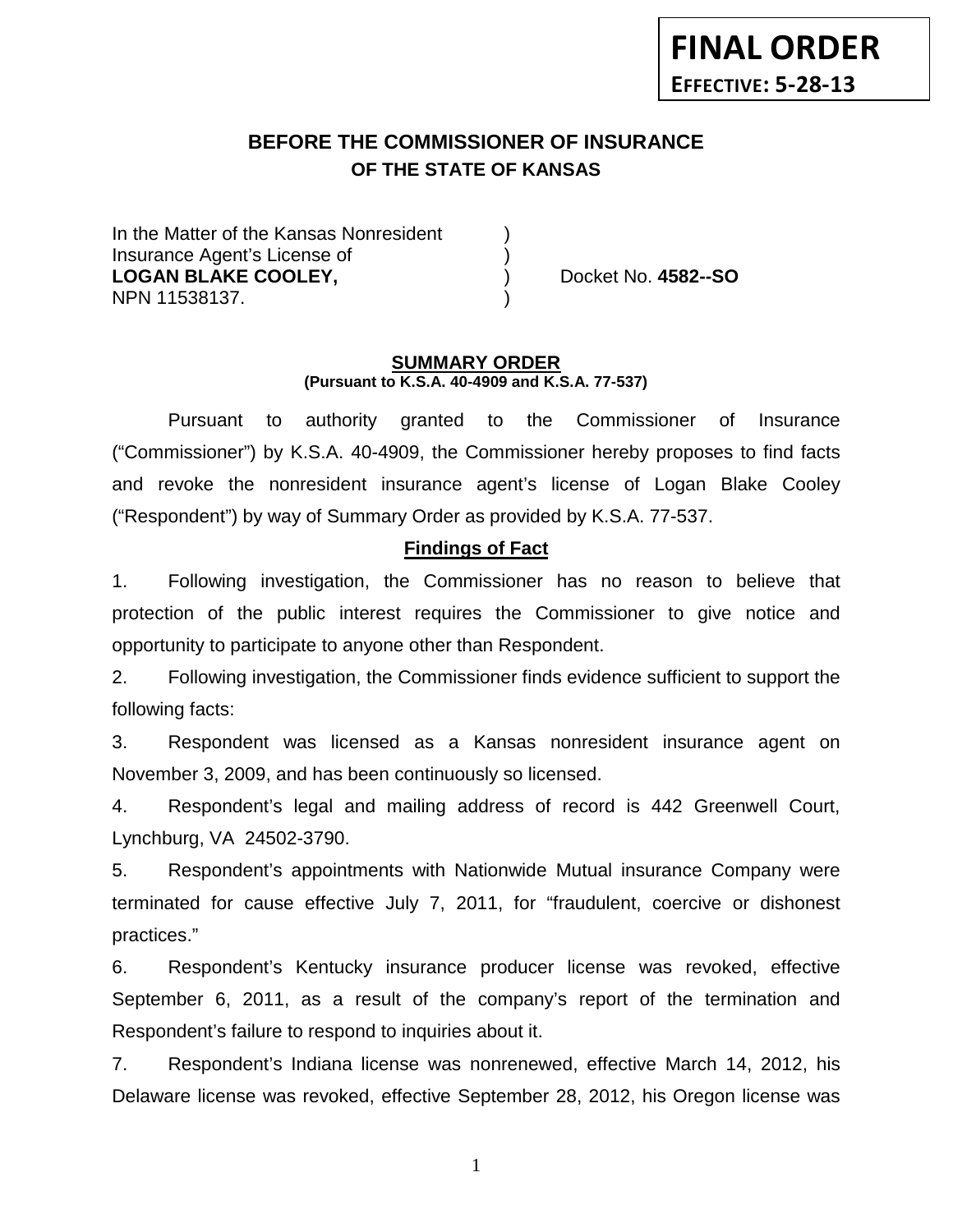revoked, effective November 16, 2012, and his West Virginia license was revoked, effective April 5, 2013.

8. To date, Respondent has not reported any of these actions to KID.

9. By letter of April 15, 2013, addressed to Respondent at his mailing address of record, counsel for KID invited Respondent to reply in writing within 15 business days if he disputed the foregoing facts.

10. To date, Respondent has not replied; thus, the facts are deemed undisputed.

### **Applicable Law**

11. K.S.A. 40-4909(a) provides, in relevant part:

"The commissioner may deny, suspend, revoke or refuse renewal of any license issued under this act if the commissioner finds that the applicant or license holder has: (2) Violated: (A) Any provision of chapter 40 of the Kansas Statutes Annotated, and amendments thereto, or any rule and regulation promulgated thereunder; . . . [or] (9) Had an insurance agent license, or its equivalent, denied, suspended or revoked in any other state, district or territory." K.S.A. 2012 Supp. 40- 4909(a).

12. K.A.R. §40-7-9 requires that a licensee report to the Commissioner within 30 days of the occurrence each change in the information provided in the license application, including disciplinary actions against occupational or professional licenses.

13. In addition, the Commissioner may revoke any license issued under the Insurance Agents Licensing Act if the Commissioner finds that the interests of the insurer or the insurable interests of the public are not properly served under such license. K.S.A. 2012 Supp. 40-4909(b).

14. "Any action taken under this section which affects any license or imposes any administrative penalty shall be taken only after notice and an opportunity for hearing conducted in accordance with the provisions of the Kansas administrative procedures act." K.S.A. 2012 Supp. 40-4909(c).

15. "Whenever the commissioner imposes any administrative penalty or denies, suspends, revokes or refuses renewal of any license pursuant to subsection (a), any costs incurred as a result of conducting an administrative hearing authorized under the provisions of this section shall be assessed against the person who is the subject of the

2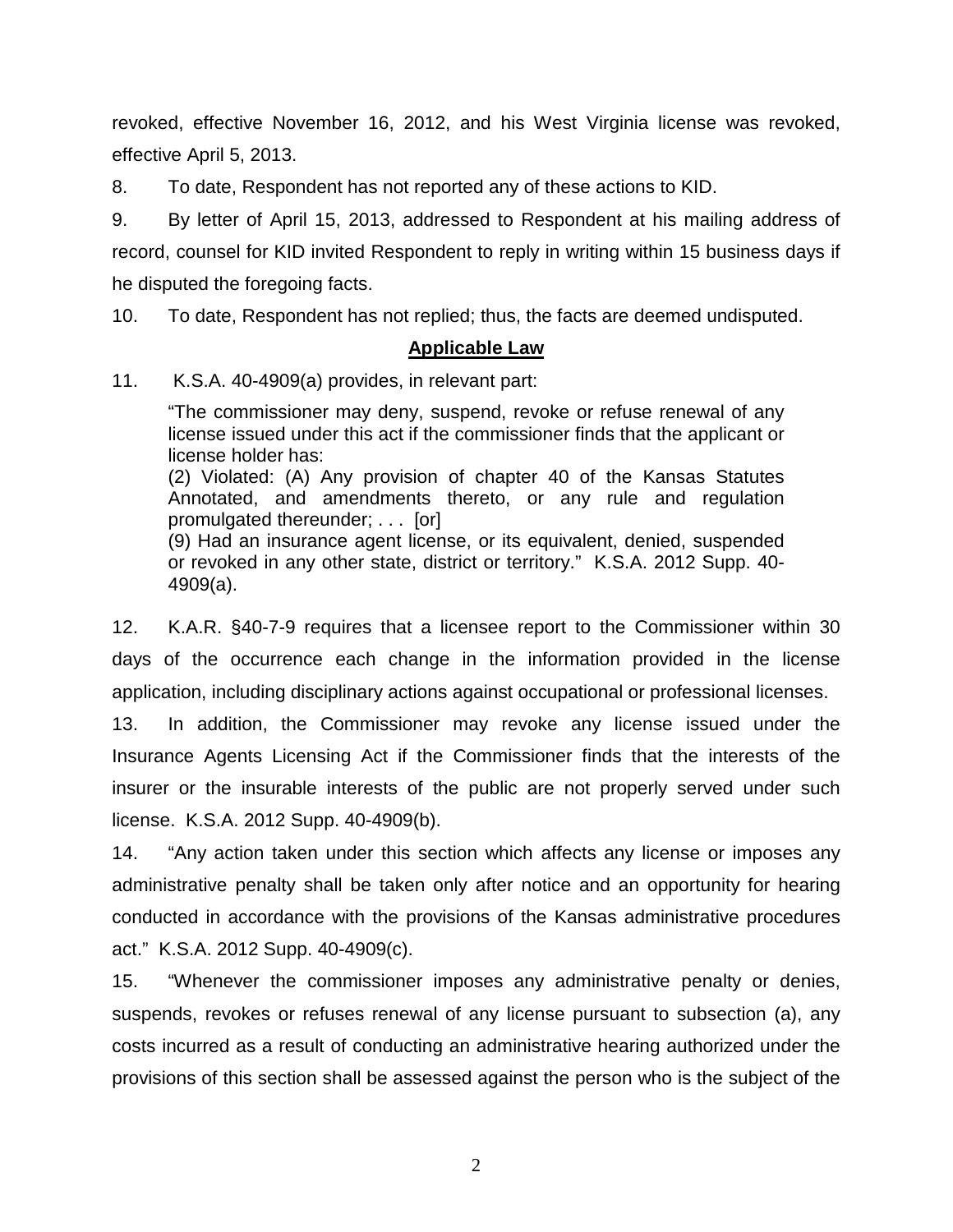hearing or any business entity represented by such person who is the party to the matters giving rise to the hearing." K.S.A. 2012 Supp. 40-4909(f).

#### **Conclusions of Law**

16. The Commissioner has jurisdiction over Respondent as well as the subject matter of this proceeding, and such proceeding is held in the public interest.

17. The Commissioner finds Respondent's license may be revoked pursuant to K.S.A. 40-4909(a)(2) because Respondent has committed at least five violations of K.A.R. §40-7-9 by failing to report disciplinary actions against his insurance producer licenses by other states.

18. The Commissioner finds that Respondent's license may be revoked pursuant to K.S.A. 40-4909(a)(9) based on the actions of other states to revoke or nonrenew Respondent's licenses in other states.

19. The Commissioner thus finds that sufficient grounds exist for the revocation of Respondent's insurance agent license pursuant to K.S.A. 2012 Supp. 40-4909(a).

20. Finally, the Commissioner finds that Respondent's license may be revoked pursuant to K.S.A. 40-4909(b) because Respondent's license is not serving the interests of insurers or the insurable interests of the public.

21. Based on the facts and circumstances set forth herein, it appears that the use of summary proceedings in this matter is appropriate, in accordance with the provisions set forth in K.S.A. 77-537(a), in that the use of summary proceedings does not violate any provision of the law, the protection of the public interest does not require the KID to give notice and opportunity to participate to persons other than Respondent, and after investigation, KID believes in good faith that the allegations will be supported to the applicable standard of proof.

### **Policy to be Served**

Before issuing an insurance agent license, the Commissioner must determine that the applicant is qualified and has not committed any act that would be grounds for denial, suspension, or revocation. K.S.A. 40-4905(b). Further, the Commissioner may revoke any license issued under the Insurance Agents Licensing Act if the Commissioner finds that the interests of the insurer or the insurable interests of the public are not properly served under the license. The following action is appropriate to

3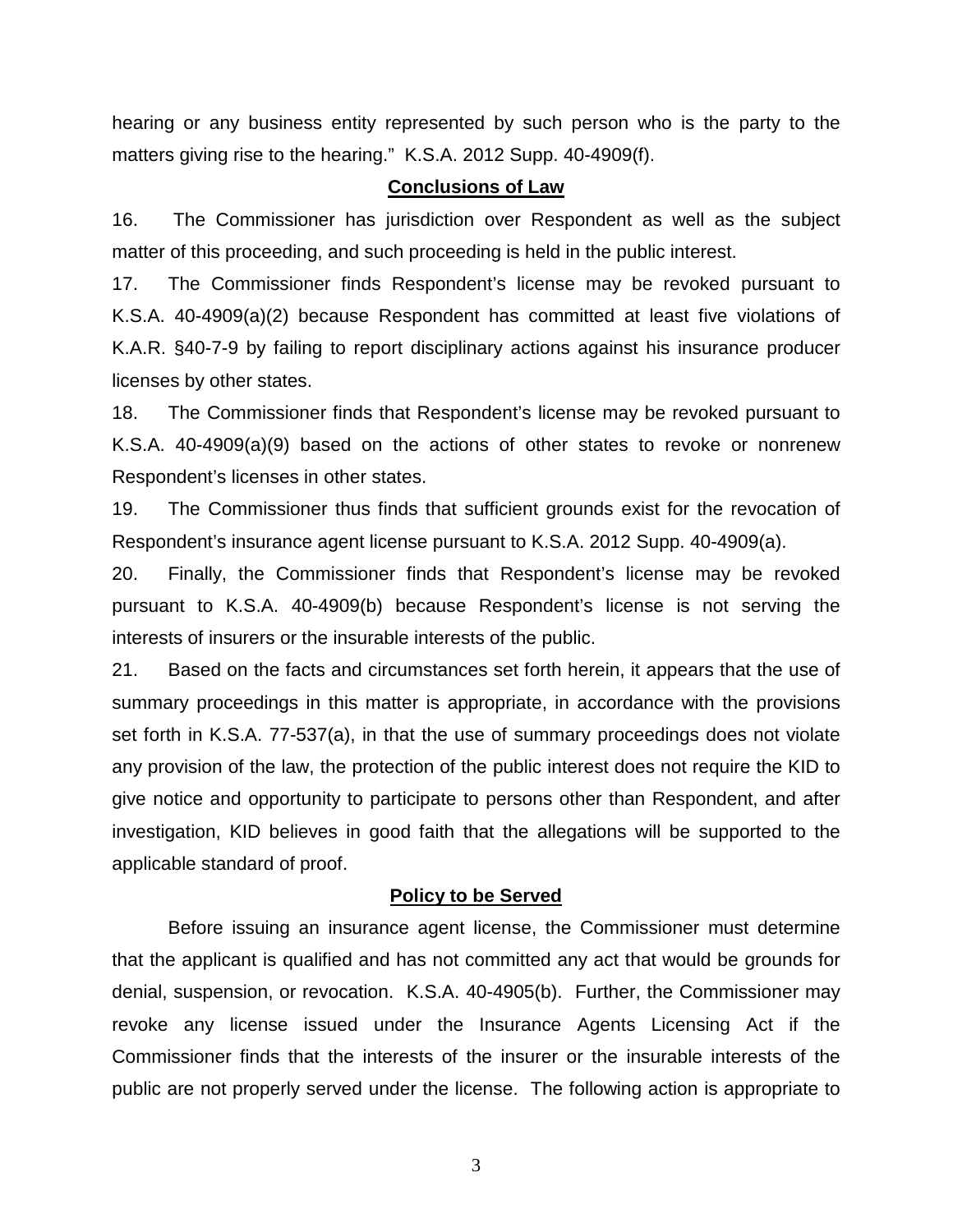promote the security and integrity of the insurance business and protect insurance consumers by licensing, or continuing to license, persons or entities to sell, solicit, or negotiate insurance in the State of Kansas only if their conduct indicates they are both qualified and trustworthy.

**THE COMMISSIONER OF INSURANCE THEREFORE ORDERS** that the Kansas nonresident insurance agent's license of **LOGAN BLAKE COOLEY** is hereby **REVOKED** and **LOGAN BLAKE COOLEY** shall **CEASE and DESIST** from the sale, solicitation, or negotiation of insurance, doing any act toward the sale, solicitation, or negotiation of insurance, and/or receiving compensation deriving from the sale, solicitation, or negotiation of insurance in Kansas or on Kansas risks through business conducted on and after the effective date of this order.

**It is further ordered**, pursuant to KSA 77-415(b)(2)(A), that this order is designated by KID as precedent.

**IT IS SO ORDERED THIS \_\_7th\_\_ DAY OF MAY 2013, IN THE CITY OF TOPEKA, COUNTY OF SHAWNEE, STATE OF KANSAS.**



\_/s/ Sandy Praeger\_\_\_\_\_\_\_\_\_\_\_\_\_\_\_\_ Sandy Praeger Commissioner of Insurance

BY:

/s/ John Wine John Wine General Counsel